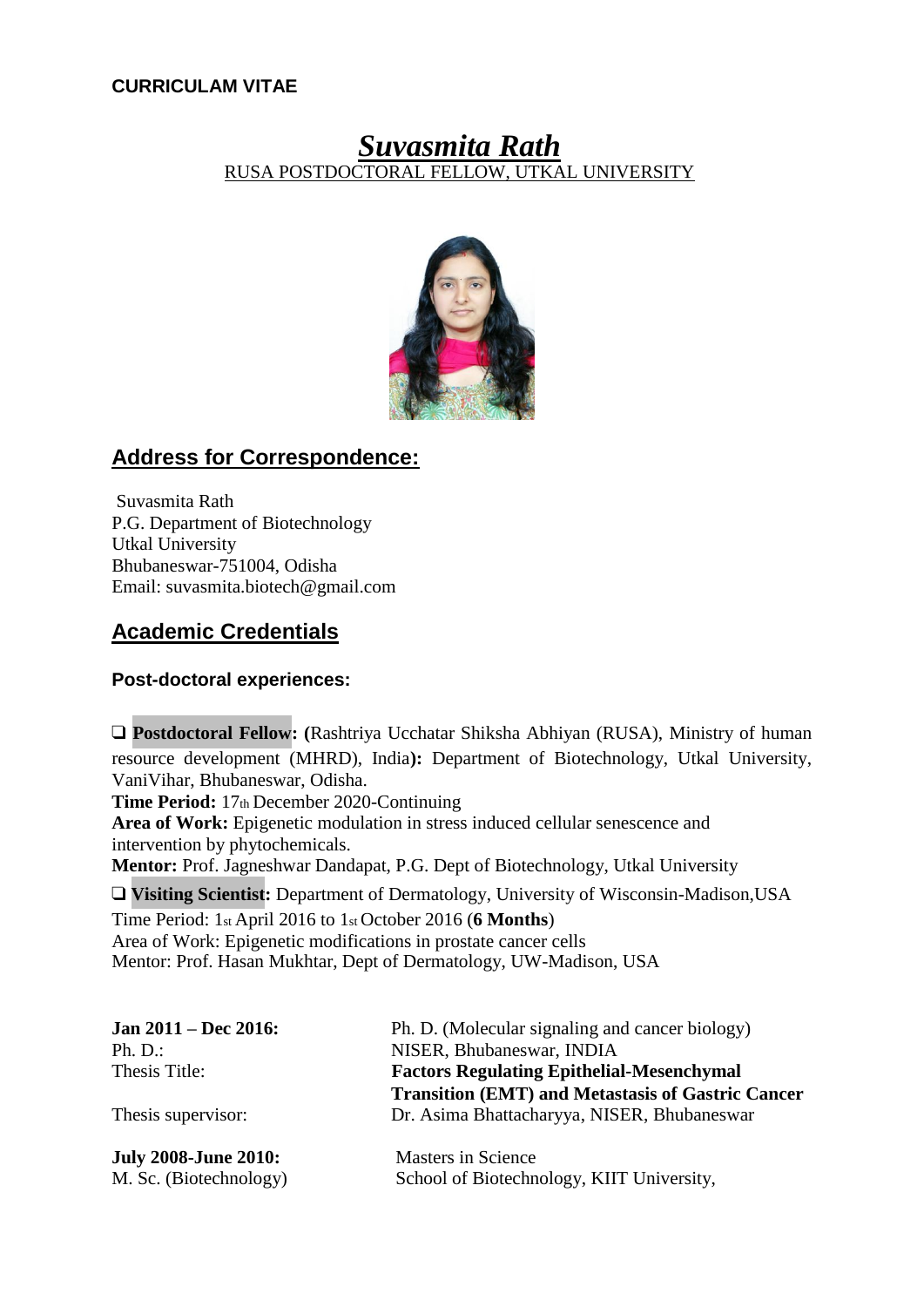Bhubaneswar, Odisha, India

| <b>July 2005-June 2008:</b> |  |
|-----------------------------|--|
| B. Sc. (Biotechnology)      |  |

Bachelors in Science College of Basic Sciences and Humanities, Orissa University of Agriculture and Technology (OUAT), Bhubaneswar, India

# **Awards/ fellowships/ scholarships:**

- ❑ Best oral presentation award in 22nd Odisha Bigyan "O" Paribesh Congress, National Seminar on Overcoming the Challenges: Role of Science and Technology. Ravenshaw University, Cuttack, Odisha
- ❑ *2011*: **UGC-JRF**: Qualified joint CSIR-UGC-test for Junior Research Fellow and Eligibility for Lectureship (NET), examination conducted by Scientific and Industrial Research (CSIR), New Delhi, India
- ❑ *2010:* **ICMR-JRF**: Qualified ICMR-JRF examination conducted by Indian Council of Medical Research (ICMR), New Delhi, India
- □ 2010: **NET-LS**: Qualified joint CSIR-UGC-test for Junior Research Fellow and Eligibility for Lectureship (NET), examination conducted by Scientific and Industrial Research, New Delhi, India
- □ 2010**:** Oualified Graduate Aptitude Test in Engineering (GATE)
- ❑ *2008:* Dr. Aswini Kumar Mohapatra Memorial award for best graduate in the year 2008.
- ❑ **2008:** Guru Prasad Ray memorial prize for the best graduate in the year 2008 in B.Sc. Hons.
- □ 2008: University Gold Medal in B.Sc. Hons for the first position in first class in the B.Sc. final exam for year 2008
- ❑ Life time member of Indian Society of Cell Biology (ISCB) (http://www.iscb.org.in/homepage.htm), India
- ❑ Member of Indian

## **Technical skills:**

- $\Box$  Expertise in animal cell culture based experiments
- Expertise in all protein based works such as protein isolation, SDS PAGE, western blotting, immunoprecipitation
- $\Box$  Cloning, expression and mutagenesis studies
- Familiar with maintenance of bacterial cultures including *Helicobacter pylori*
- $\Box$  Fluorescence activated cell sorting (FACS)
- Familiar with confocal microscopy, fluorescence microscopy
- $\Box$  Sectioning and staining of gastric biopsy tissue samples

## **Research activities:**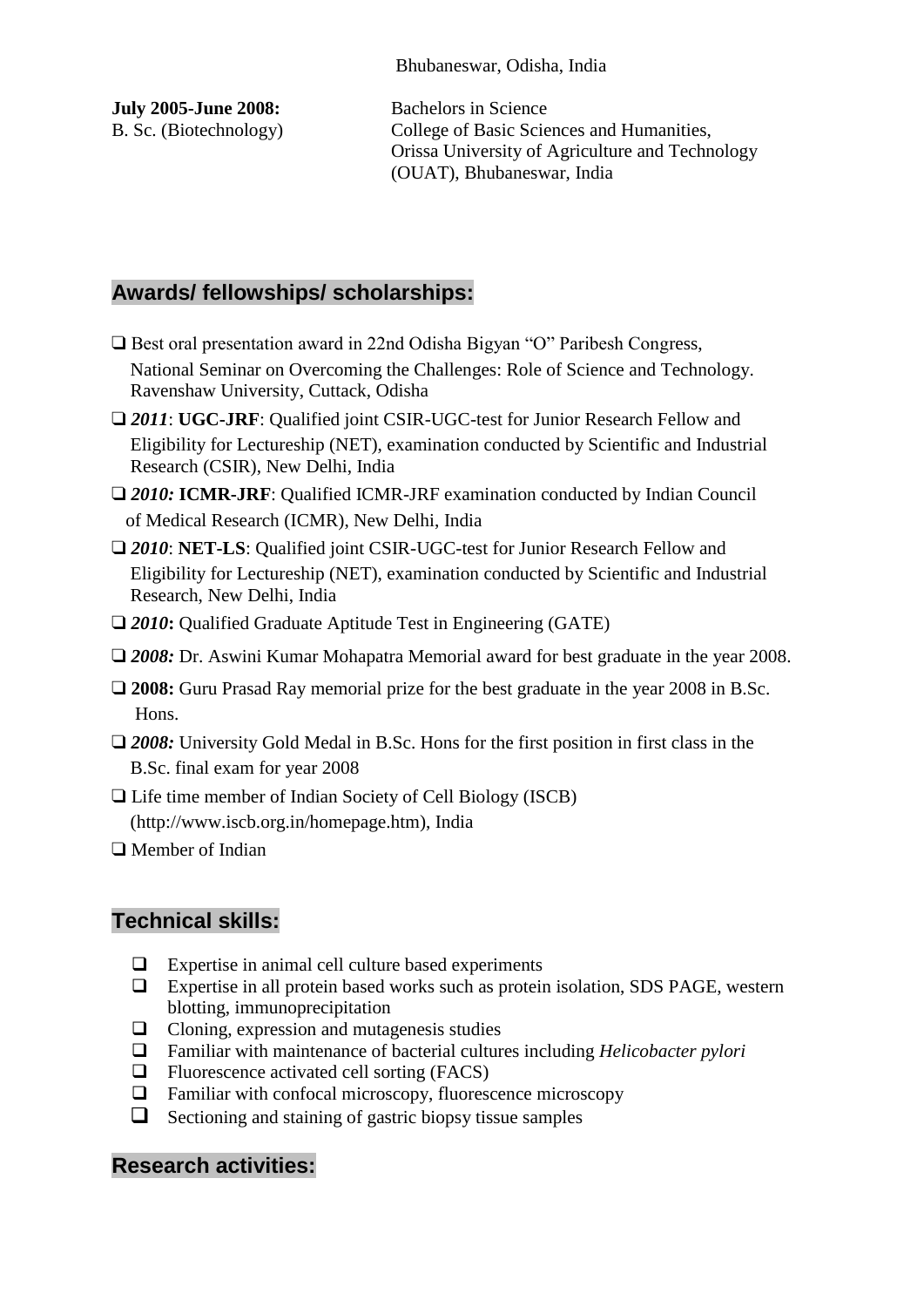**Utkal University, Bhubaneswar, Odisha (RUSA-PDF):** My work mainly focused on the epigenetic modulation of stressed-induced mechanism behind cellular senescence and interventions by various phytochemicals.

#### **Post Ph. D. research work at University of Wisconsin-Madison, USA**

In University of Wisconsin-Madison, my work mainly based on comprehensive profiling of drug affected epigenome.

 Genetic as well as epigenetic changes play a very crucial role during cancer progression. Various oncogenic and tumor suppressor genes are altered during onset of cancer. Among the tumor suppressors, phosphatase and tensin homologue [\(PTEN\)](http://topics.sciencedirect.com/topics/page/PTEN_(gene)), a lipid phosphatase, is one of the major gene found to be mutated in a wide variety of cancers including breast, colon, [prostate](http://topics.sciencedirect.com/topics/page/Prostate) and lung. PTEN also plays a crucial role in phosphoinositide 3-kinase (PI3K)–AKT pathway which further affects cell growth and survival process. Correlation between histone modifications (acetylation as well as methylation) and AKT activation are previously studied. Unbiased and comprehensive profiling of histone modifications are studied in PTEN null and AKT inhibitor treated prostate cancer cells. Our results confirmed a correlation between AKT inhibiton and repression of histone demethylases in vivo experimental conditions.

 Apart from this, the status and functional impact of growth factor receptor binding protein 10 (GRB10), is also studied in prostate cancer cell lines.

#### **Ph.D. work at NISER, Bhubaneswar, India**

My Ph. D. thesis work mainly focused on identifying the molecular mechanism of apoptosis induction in hypoxic and *H. pylori*-infected GECs by modulating p300 HAT and Hif1 $\alpha$  activity in gastric epithelial cancer cells (GECs).

 Aggressiveness of gastric cancer is mainly achieved through Epithelial to mesenchymal transition (EMT), by which the primary tumor mass leaves its origin and migrates to the distant organs and attains more aggressive metastatic properties. EMT is modulated by hypoxia and *Helicobacter pylori* infection in gastric epithelial cancer cells (GECs). Hypoxia-inducible factor 1α (Hif1α), which is induced by hypoxia as well as *H. pylori* infection, plays a major role in the EMT and metastasis. *H. pylori* infection induces reactive oxygen species (ROS) generation which stabilizes  $Hif a$  in normoxic condition. *H*. *pylori* infection also enhances expression of an antiapoptotic and tumorigenic protein, myeloid cell leukemia 1 (Mcl1), and a proapoptotic and tumor-suppressor protein Noxa. Maintenance of Mcl1 and Noxa balance is a very crucial parameter for cell survival and apoptosis. p300 is a transcriptional cofactor for Hif1α which has histone acetyltransferase (HAT) activity and can function as a tumor-suppressor as well as a proto-oncogene. Most of the metastatic cells are resistant to the existing therapeutic strategies and apoptosis induction in these cells is an absolute requirement to treat metastatic cancers. Few of the highlights of my thesis works are mentioned below.

 $\Box$  HAT inhibition induces hydrogen peroxide (H<sub>2</sub>O<sub>2</sub>)-mediated p38 MAPK activation followed by Noxa upregulation and induction of mitochondria-mediated cell death in hypoxic GECs.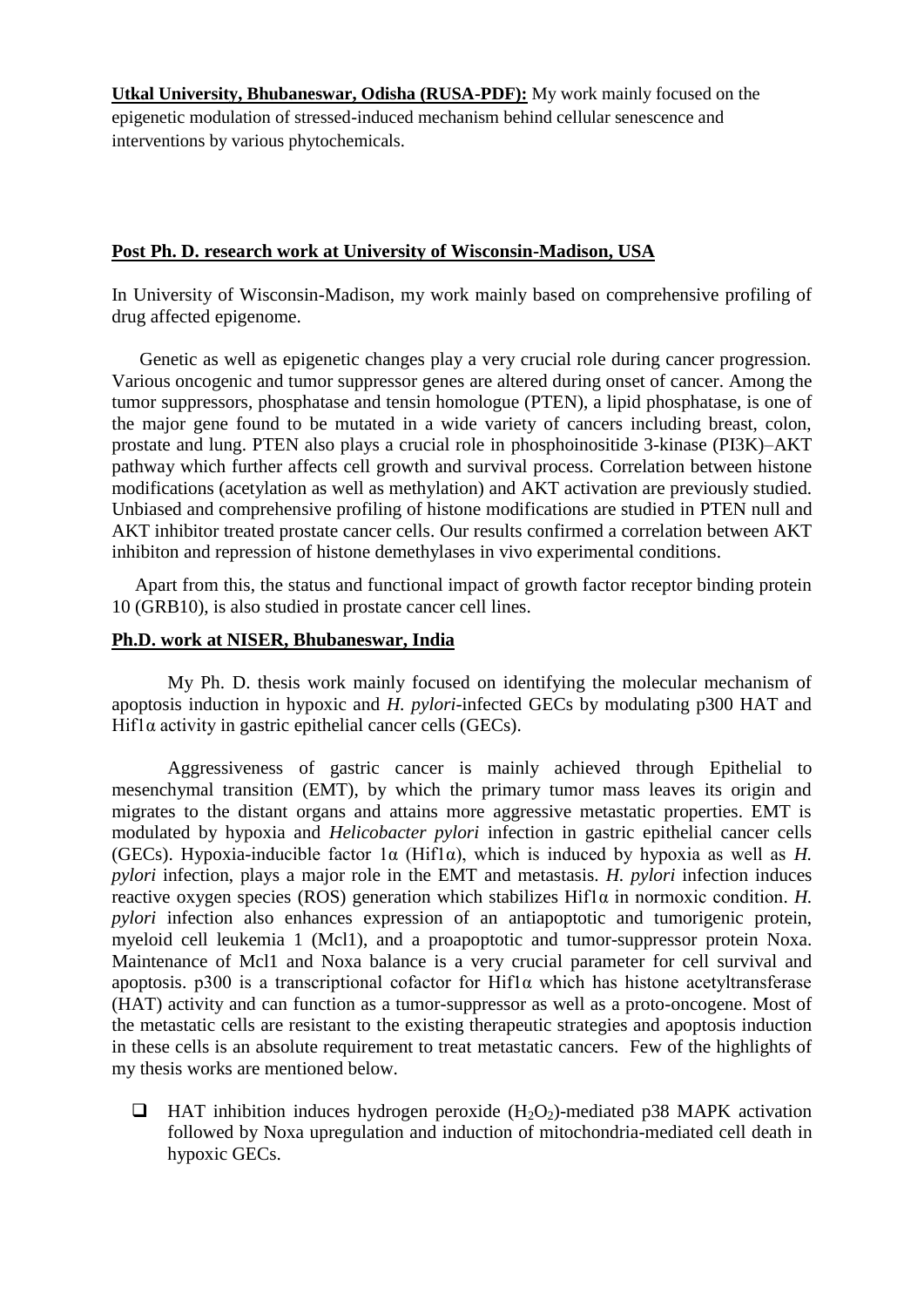- $\Box$  HAT inhibition reduces EMT marker expression and suppression of metastatic properties in hypoxic GECs.
- $\Box$  Noxa phosphorylation at  $S^{13}$  residue by c-Jun N-terminal kinases (JNKs) induces survival of *H. pylori*-infected GECs by protecting Mcl1 from Noxa-mediated degradation.
- $\Box$  HAT inhibition suppressesed metastatic property and results in apoptosis induction selectively in the *H. pylori*-infected GECs.

Apart from that I have also studied Protein kinase c alpha (PKCα) mediated carcinogenesis in hypoxic GECs.

# **Research Interest:**

.

- $\Box$  Cell culture based techniques and experiments
- $\Box$  Molecular biology techniques and signaling studies
- $\Box$  All the protein based studies includes SDS PAGE, western blotting, immunoprecipitation
- Imaging (Fluorescence microscopy and Confocal microscopy)
- $\Box$  Tissue sectioning and immune-staining
- *Helicobacter pylori* mediated experiments
- $\Box$  Cloning, expression and mutagenesis experiments

## **List of publications:**

- 1) Regulation of Noxa-mediated apoptosis in *Helicobacter pylori*–infected gastric epithelial cells. **S Rath**, L. Das, S. B. Kokate, B. M. Pratheek, S. Chattopadhyay, C. Goswami, R. Chattopadhyay, S. E. Crowe, A. Bhattacharyya.  *FASEB J. 2015 Mar; 29 (3):796-806 https://doi.org/10.1096/fj.14-257501*
- 2) Cobalt chloride-mediated protein kinase C  $\alpha$  (PKC  $\alpha$ ) phosphorylation induces hypoxiainducible factor  $1\alpha$  (HIF1 $\alpha$ ) in the nucleus of gastric cancer cell. **S. Rath**, A. Anand, N. Ghosh, L. Das, S. B. Kokate, P. Dixit, S. Majhi, N. Rout, S. P. Singh, A. Bhattacharyya.  *Biochem Biophys Res Commun. 2016 Feb 26; 471(1):205-12 https://doi.org/10.1016/j.bbrc.2016.01.140*
- 3) Inhibition of histone/lysine acetyltransferase activity kills  $CoCl<sub>2</sub>$ -treated and hypoxia exposed gastric cancer cells and reduces their invasiveness. **S. Rath**, L. Das, S. B. Kokate, N. Ghosh, P. Dixit, N. Rout, S. P. Singh, S. Chattopadhyay, H. Ashktorab, D. T. Smoot, M. M. Swamy, T. K. Kundu, S. E. Crowe, A. Bhattacharyya.  *International Journal of Biochemistry & Cell Biology, 82, 2017, 28-40 https://doi.org/10.1016/j.biocel.2016.11.014*
- 4) ETS2 and Twist1 promote invasiveness of *Helicobacter pylori*-infected gastric cancer cells by inducing Siah2. L. Das, S. B. Kokate, **S. Rath**, N. Rout, S. P. Singh, S. E. Crowe, A. K. Mukhopadhyay, A. Bhattacharyya.  *Biochemical Journal 473 (11), 1629-1640 (2016) https://doi.org/10.1042/BCJ20160187*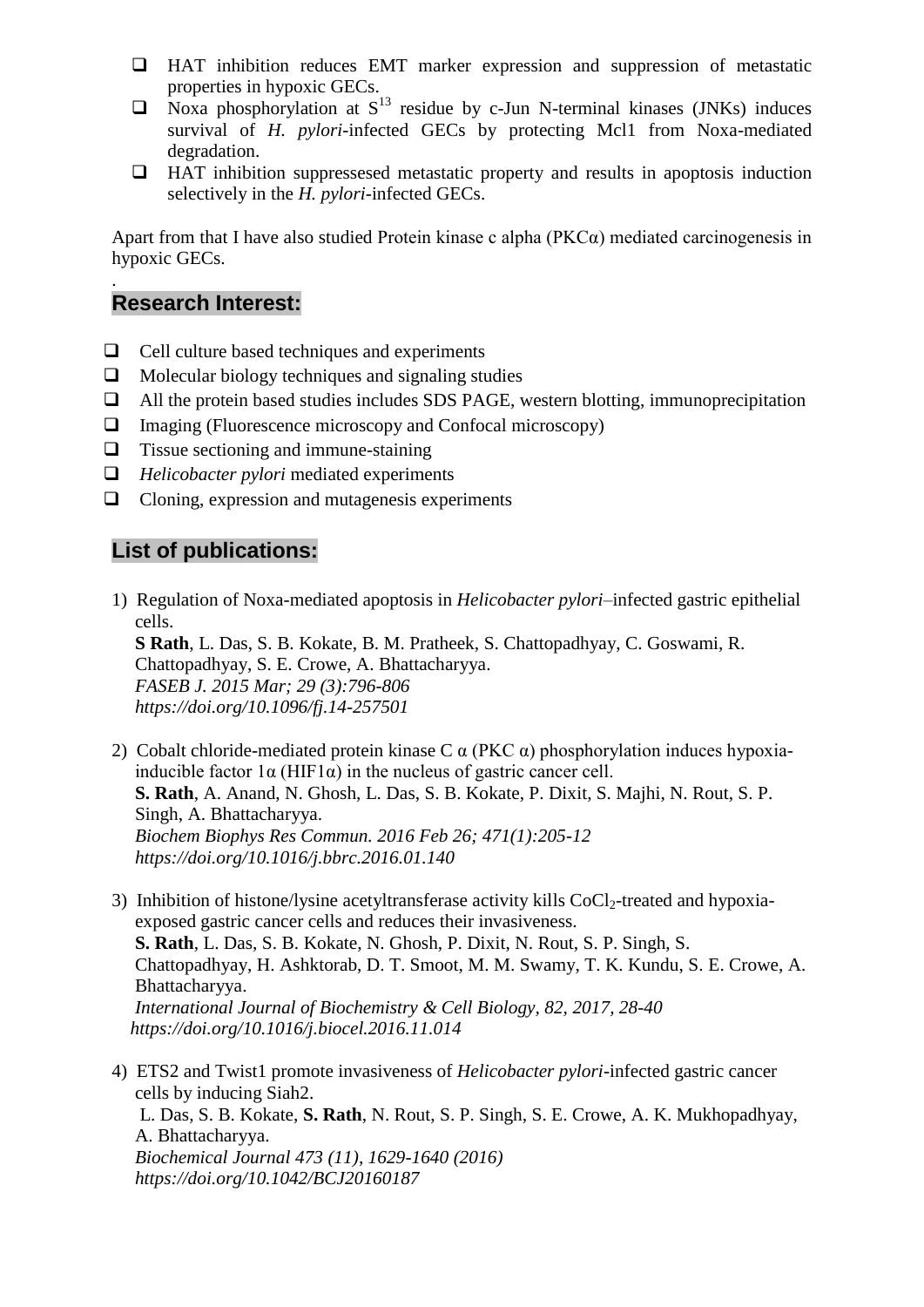- 5) Membrane-bound β-catenin degradation is enhanced by ETS2-mediated Siah1 induction in *Helicobacter pylori*-infected gastric cancer cells. L. Das, S. B. Kokate, P. Dixit, **S. Rath**, N. Rout, S. P. Singh, S. E. Crowe, A. Bhattacharyya.  *Oncogenesis 6 (5), e327, Published online 8 May 2017 doi:10.1038/oncsis.2017.26*
- *6*) Hypoxia Driven Glycation: Mechanisms and Therapeutic Opportunities. M. I. Khan\*, **S. Rath**\*, V. M. Adhami, H. Mukhtar (\* equal contribution)  *Seminars in Cancer Biol. 2018 Apr; 49:75-82. https://doi.org/10.1016/j.semcancer.2017.05.008*
- *7)* Targeting Epigenome with Dietary Nutrients in Cancer: Current Advances and Future Challenges. Khan MI, **Rath S**, Adhami VM, Mukhtar H.  *Pharmacol Res. 2018 Mar; 129: 375-387. https://doi.org/10.1016/j.phrs.2017.12.008*

*8)* Acetylation-mediated Siah2 stabilization enhances PHD3 degradation in Helicobacter pylori-infected gastric epithelial cancer cells. Kokate SB, Dixit P, Das L, **Rath S**, Roy AD, Poirah I, Chakraborty D, Rout N, Singh SP, Bhattacharyya A.  *FASEB J. 2018 Oct;32(10):5378-5389. https://doi.org/10.1096/fj.201701344RRR*

*9)* Pro-proliferative role of adaptor protein GRB10 in prostate carcinoma. M. I. Khan, A. A. Johani, A. Hamid, B. Ateeq, V. M. Adhami, R. K. Lall, **S. Rath**, M. Secchi, I. A. Siddiqui, B. B. Hafeez, A. K. Verma, T. C. Havighurst, W. Huang, J. M. Ntambi, H. Mukhtar  *FASEB J. 2019 Mar;33(3):3198-3211. https://doi.org/10.1096/fj.201800265RR*

- *10)* AKT Inhibition Modulates H3K4 Demethylase Levels in PTEN-Null Prostate Cancer. Khan MI, Hamid A, **Rath S,** Ateeq B, Khan Q, Siddiqui IA, Adhami VM, Choudhry H, Zamzami MA, Mukhtar H.  *Mol Cancer Ther. 2019 Feb;18(2):356-363. 10.1158/1535-7163.MCT-18-0141*
- *11)* Nutritive vitamins as epidrugs. Nur SM, **Rath S,** Ahmad V, Ahmad A, Ateeq B, Khan MI*. Crit Rev Food Sci Nutr. 2020 Feb 5:1-13. https://doi.org/10.1080/10408398.2020.1712674*
- *12)* Factors regulating dynamics of angiotensin- converting enzyme-2 (ACE2), the gateway of SARS-CoV-2: Epigenetic modifications and Therapeutic interventions by epidrugs.  **S Rath**, V Perikala, AB Jena, J Dandapat  *Biomedicine & Pharmacotherapy, 112095 https://doi.org/10.1016/j.biopha.2021.112095*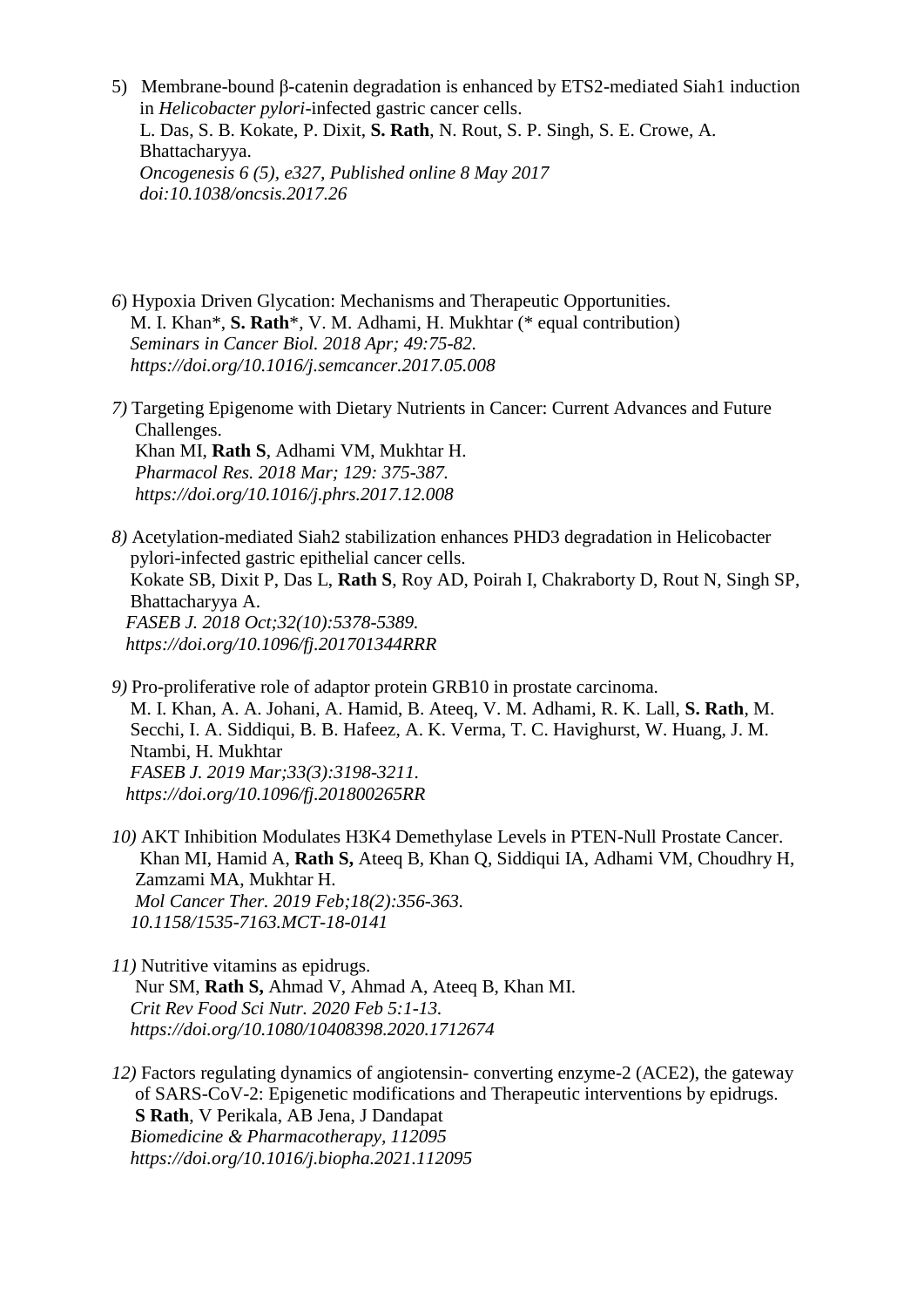# **Workshops:**

- International Conference on Advancement in Biomedical Research (2009), KIIT University, Odisha on 13<sup>th</sup>-14<sup>th</sup> November 2009.
- $\Box$  International Conference on "Emerging trends in biological sciences" organized by School of Biotechnology, KIIT University, Odisha on 24<sup>th</sup>-25<sup>th</sup> October 2008.
- A national workshop on "Environmental and biosafety related issues in the field of biotechnology" held at KIIT University on 29<sup>th</sup>-30<sup>th</sup> September 2007.
- A seven days work shop on "DNA cloning" held at biotechnotric laboratories, Bhubaneswar, and Orissa (2007).

### **Conference presentations:**

- 1) The potential of targeting p300/HIF-1 $\alpha$  complex by CTK7A in gastric cancer.  **S. Rath**, A. B. Jena, A. Bhattacharyya, J. Dandapat 22nd Odisha Bigyan "O" Paribesh Congress, National Seminar on Overcoming the Challenges: Role of Science and Technology. P 76-77- 2021, Ravenshaw University, Cuttack, Odisha
- 2) Regulation of mitochondria-mediated apoptosis induction in hypoxic gastric epithelial cancer cells. **S. Rath**, S.B. Kokate, L. Das, T.K. Kundu, S.P. Singh, A. Bhattacharyya Cell Symposia: Multifaceted Mitochondria, P 1.088, 2015 – Chicago, IL, USA
- 3) Regulation of apoptosis induction in hypoxic gastric epithelial cancer cells with metastatic property. **S. Rath**, L. Das, S. B. Kokate, T. K Kundu, S. P. Singh, A. Bhattacharyya. 2<sup>nd</sup> international conference on frontiers in Biological Sciences (InCoFIBS-2015), NIT Rourkela, India.
- 4) Selective killing of hypoxic gastric epithelial cancer cells showing metastatic properties.  **S. Rath**, L. Das, S. B. Kokate, T. K Kundu, S. P. Singh, A. Bhattacharyya. 2<sup>nd</sup> International meet on advanced studies on cell signaling network (CeSiN-2014, IL-20) IICB, Kolkata, India.
- 5) Regulation of *Helicobacter pylori*-mediated gastric cancer: a prospective on Siah2 L. Das, S. B. Kokate, **S. Rath**, S. P. Singh, A. Bhattacharyya 2<sup>nd</sup> International meet on advanced studies on cell signaling network (CeSiN-2014,OP-7), IICB, Kolkata, India.
- 6) Regulation and role of the E3 ubiquitin ligase SIAH1 in Helicobacter pylori-mediated gastric cancer L. Das, S. B. Kokate, **S. Rath**, S. P. Singh, A. Bhattacharyya 2nd International meet on advanced studies on cell signaling network (CeSiN-2014, PP- 1), IICB, Kolkata, India.
- 7) *Helicobacter pylori* Protect Gastric Epithelial Cancer Cells from Apoptosis.